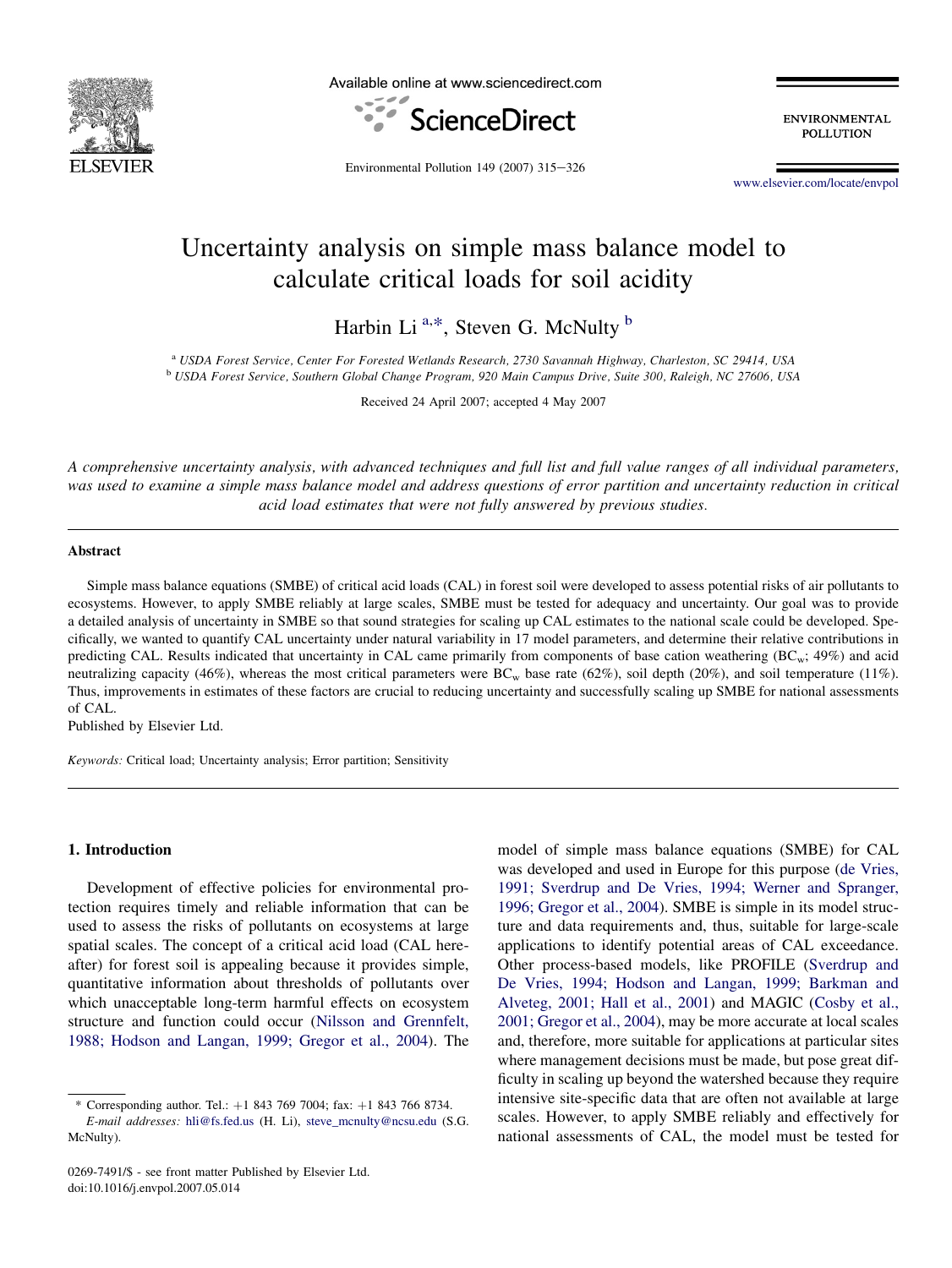<span id="page-1-0"></span>its adequacy by quantifying uncertainty in its predictions [\(Zak](#page-11-0) [et al., 1997; Hodson and Langan, 1999; Barkman and Alveteg,](#page-11-0) [2001; Hall et al., 2001; Skeffington, 2006\)](#page-11-0). Adequate uncertainty analysis is especially important for large scale modeling because it is not possible to validate spatial model predictions at large scales [\(Clark et al., 2001; Li and Wu, 2006\)](#page-10-0).

Uncertainty analysis (UA) is the process for assessing uncertainty in modeling to: (1) identify major uncertainty sources; (2) quantify their degree and relative importance; (3) examine their effects on model predictions under different scenarios; and (4) determine prediction accuracy ([O'Neill and Gardner, 1979;](#page-11-0) [Petersen, 2000; Katz, 2002; Li and Wu, 2006](#page-11-0)). The importance of quantifying and reducing uncertainty in CAL estimates was recognized [\(Sverdrup and De Vries, 1994; Zak et al., 1997;](#page-11-0) [Hodson and Langan, 1999; Barkman and Alveteg, 2001; Hall](#page-11-0) [et al., 2001; Skeffington et al., 2006](#page-11-0)), and the previous work on uncertainty analysis of CAL estimates was examined in a comprehensive review by [Skeffington \(2006\)](#page-11-0). However, even though many studies have provided insights into different aspects of uncertainty and ways of reducing uncertainty in CAL [\(Hodson and Langan, 1999; Barkman and Alveteg, 2001; Hall](#page-11-0) [et al., 2001; Skeffington et al., 2006](#page-11-0)), systematic analysis of uncertainty in SMBE is still lacking. First, previous studies often focused on the mechanistic PROFILE model which is based on soil mineralogy ([Hodson and Langan, 1999; Barkman and](#page-11-0) [Alveteg, 2001](#page-11-0)). Therefore, uncertainty results from those studies could not be applied directly to SMBE. Second, previous studies primarily conducted sensitivity analysis (SA) in which model parameters were set at fixed percentages instead of using probability sampling techniques to define the parameter space (e.g., [Jonsson et al., 1995; Zak et al., 1997; Barkman and](#page-11-0) [Alveteg, 2001](#page-11-0)). Sensitivity analysis should not be used alone to address many of the uncertainty issues (e.g., defining the probability distribution for critical loads, quantifying error partition among factors) because SA and UA examine the same problem using different techniques that reveal different aspects of uncertainty [\(Li and Wu, 2006;](#page-11-0) see Section 2 for detailed discussion). Third, the simulations in previous studies were limited either by narrow data ranges because they were from a few sites or by incomplete analysis because they concentrated on parameter groups or selected parameters [\(Zak et al., 1997; Barkman](#page-11-0) [and Alveteg, 2001](#page-11-0)). Without considering all individual factors, researchers could not fully assess the complexity of sensitivity and uncertainty in SMBE predictions of CAL. Fourth, the uncertainty measures used in some previous studies may be problematic. For example, use of the rank correlation coefficient lacked statistical power to quantify degree of importance by model parameters (e.g., [Skeffington et al., 2006\)](#page-11-0). Even though the general principles and techniques used by previous studies were well established, the methodology can and should be improved to provide better quantification and interpretation of uncertainty in CAL estimates as predicted by SBME.

The goal of this study was to improve our understanding of the behaviors of SMBE in terms of how natural variability in input data and model parameters impacts predictions of CAL. We decided not to perform uncertainty analysis of exceedance of CAL because exceedance is calculated as a simple linear function of CAL ([Werner and Spranger, 1996; Gregor et al.,](#page-11-0) [2004\)](#page-11-0) and, as such, quantitative information about uncertainty of exceedance could be derived analytically from that of CAL [\(Li and Wu, 2006](#page-11-0)). We built upon previous studies ([Hodson](#page-11-0) [and Langan, 1999; Barkman and Alveteg, 2001; Hall et al.,](#page-11-0) [2001; Skeffington et al., 2006](#page-11-0)), to conduct a more comprehensive assessment of uncertainty with three methodology improvements by: (1) examining all aspects of the SMBE behavior by treating the model as a mathematical construct; (2) considering all individual factors involved, the full ranges of their values, and their effects on both CAL and its key components; and (3) applying advanced techniques of uncertainty analysis so that the uncertainty of SMBE could be quantified and partitioned properly. This assessment should provide better and more detailed information that could be used to develop sound strategies for scaling up SMBE predictions of CAL with acceptable uncertainty to the national scale. Specifically, the objectives of this paper were to quantify the level of uncertainty in CAL predictions by SMBE, to determine the relative contributions of all individual factors to the total uncertainty in CAL, and to explore ways of reducing uncertainty for national assessments of CAL.

## 2. Methods

#### 2.1. The SBME model and its factors

The SMBE model was developed in Europe for assessing potential risks of forest ecosystems to air pollutants [\(de Vries, 1991; Sverdrup and De Vries,](#page-10-0) [1994; Werner and Spranger, 1996; Gregor et al., 2004\)](#page-10-0). The model assumed a simplified steady state with a single soil layer, was based on chemical criteria of biogeochemical processes, and had seven components that represented sources and sinks of soil acidity [\(Sverdrup and De Vries, 1994; Werner and](#page-11-0) [Spranger, 1996; Watmough et al., 2004; Gregor et al., 2004\)](#page-11-0). The SMBE model used in this study was expressed as

$$
CAL(S+N) = BC_{dep} - CL_{dep} + BC_w - BC_u + N_i + N_u - ANC_{le,crit}
$$
 (1)

where  $CAL(S + N)$  is the critical loads for atmospheric deposition (wet and dry) of sulfur and nitrogen,  $BC_{dep}$  is base cation deposition,  $CL_{dep}$  is chloride deposition,  $BC_w$  is base cation weathering,  $BC_u$  is base cation uptake,  $N_i$  is nitrogen (N hereafter) immobilization,  $N_u$  is N uptake, and  $ANC<sub>le, crit</sub>$  is critical leaching of acid neutralizing capacity [\(Werner and Spranger, 1996; Watmough](#page-11-0) [et al., 2004; Gregor et al., 2004](#page-11-0)). The unit of all the terms in Eq. (1) was eq ha<sup>-1</sup> yr<sup>-1</sup>, and the base cation (BC hereafter) was the sum of Ca, Mg, and K. Note that sulfur was not considered by SMBE because sulfur was assumed to be in equilibrium in soil solution ([Gregor et al., 2004](#page-10-0)). Also, the original model had an eighth component, N denitrification  $(N_{de})$ , which was ignored in this study because N denitrification occurs within a relatively small proportion of the total land area [\(Watmough et al., 2004\)](#page-11-0). Among the remaining seven components of CAL in Eq. (1),  $BC_w$ ,  $BC_u$ ,  $N_u$ , and  $ANC<sub>le, crit</sub>$  were referred to as key components of CAL and calculated by submodels with 14 important parameters, while  $BC_{dep}$  and  $CL_{dep}$  were defined by the input data from available GIS databases ([McNulty et al., 2007\)](#page-11-0) and  $N_i$  was defined by its range ([Gregor et al., 2004;](#page-10-0) [Table 1\)](#page-2-0).

The submodels to calculate the four key components were defined as follows [\(de Vries, 1991; Sverdrup and De Vries, 1994; Werner and Spranger,](#page-10-0) [1996; Gregor et al., 2004\)](#page-10-0).  $BC_w$  was based on the soil type-texture approximation method and expressed as

$$
BC_w = R_{BC_w} \cdot (WR_C - 0.5) \cdot Z \cdot exp\left(\frac{A}{281} - \frac{A}{273 + T}\right)
$$
 (2)

where  $R_{BC_w}$  is BC weathering rate per unit depth of soil, WR<sub>c</sub> is weathering rate class, Z is soil depth, T is average annual air temperature, and A is the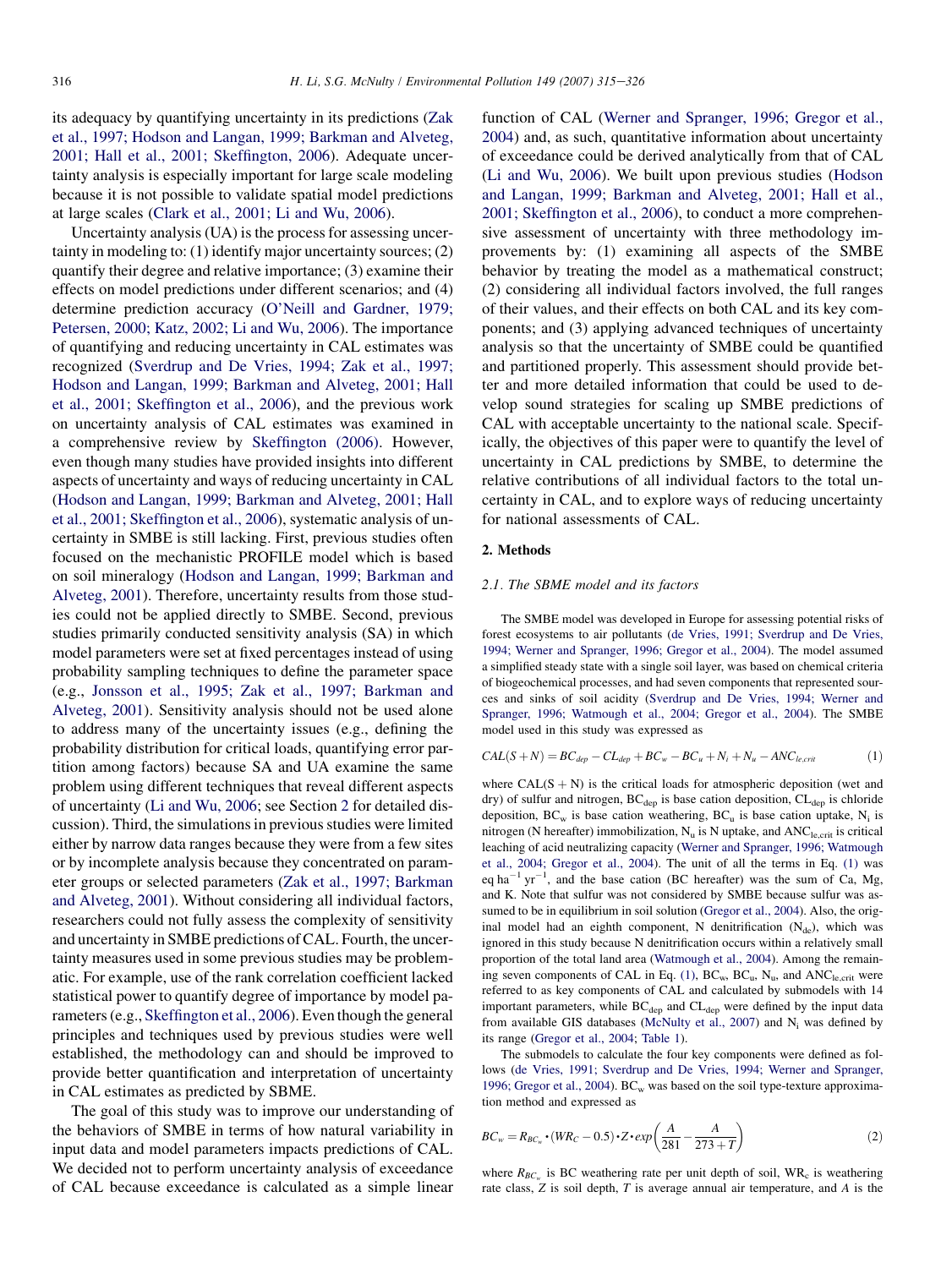<span id="page-2-0"></span>Table 1 The data (means, standard deviations, ranges) of the factors used in uncertainty analysis of SMBE

| Factor                           | Symbol                 | Mean   | SD [Range]   | Unit                                                 | Distribution |
|----------------------------------|------------------------|--------|--------------|------------------------------------------------------|--------------|
| <b>BC</b> weathering             | $BC_w$                 |        |              |                                                      |              |
| Soil depth <sup>a</sup>          | Ζ                      | 1.23   | 0.38         | m                                                    | Normal       |
| Temperature <sup>a</sup>         | $\overline{T}$         | 11.90  | 5.19         | $\rm ^{\circ}C$                                      | Normal       |
| $BC_w$ base rate <sup>b</sup>    | $R_{BC_w}$             | 750.0  | [225, 2250]  | eq ha <sup>-1</sup> yr <sup>-1</sup> m <sup>-1</sup> | Triangular   |
| Uptake of BC and $N^c$           | $BC_u$ , $N_u$         |        |              |                                                      |              |
| Growth rate                      | $K_{\rm gr}$           | 9.03   | 3.68         | $m^3$ ha <sup>-1</sup> yr <sup>-1</sup>              | Normal       |
| Stem wood density                | $\rho_{\rm st}$        | 551.67 | 89.42        | $\text{kg m}^{-3}$                                   | Normal       |
| Branch to stem ratio             | $f_{br,st}$            | 0.18   | 0.07         | $kg kg^{-1}$                                         | Normal       |
| BC content in stem               | $ctBC_{st}$            | 0.13   | 0.03         | $eq\ kg^{-1}$                                        | Normal       |
| BC content in branch             | $ctBC_{br}$            | 0.26   | 0.05         | $eq kg^{-1}$                                         | Normal       |
| N content in stem                | $ctN_{st}$             | 0.11   | 0.03         | $eq\ kg^{-1}$                                        | Normal       |
| N content in branch              | $ctN_{br}$             | 0.35   | 0.08         | $eq kg^{-1}$                                         | Normal       |
| Acid neutralizing capacity       | ANC <sub>le,crit</sub> |        |              |                                                      |              |
| Runoff <sup>a</sup>              | Q                      | 391.27 | 507.04       | $m^3$ ha <sup>-1</sup> yr <sup>-1</sup>              | Normal       |
| Gibbsite constant <sup>d</sup>   | $K_{\rm{Gibb}}$        | 500.00 | 300.00       | $m^6$ eq <sup>-2</sup>                               | Log-Normal   |
| BC:Al ratio <sup>e</sup>         | $R_{BC:Al}$            | 5.5    | [1,10]       | $mol$ mol $^{-1}$                                    | Triangular   |
| $BC_w$ percent <sup>1</sup>      | $P_{1e}$               | 77.50  | [65, 90]     | $\%$                                                 | Uniform      |
| Input CL component               |                        |        |              |                                                      |              |
| N immobilization <sup>g</sup>    | $N_i$                  | 42.85  | [14.3, 71.4] | eq ha <sup>-1</sup> yr <sup>-1</sup>                 | Triangular   |
| BC deposition <sup>h</sup>       | $BC_{dep}$             | 136.97 | 87.07        | eq ha <sup>-1</sup> yr <sup>-1</sup>                 | Log-Normal   |
| Chloride deposition <sup>h</sup> | $CL_{dep}$             | 52.96  | 68.08        | eq ha <sup>-1</sup> yr <sup>-1</sup>                 | Log-Normal   |

There were 14 parameters for calculation of the four key components and three input components of critical loads. The values and distributions of the parameters were primarily based on literature ([de Vries et al., 1993; Sverdrup and De Vries, 1994; Werner and Spranger, 1996; Barkman and Alveteg, 2001; Hall et al., 2001;](#page-10-0) [Gregor et al., 2004; Skeffington et al., 2006\)](#page-10-0) with some statistics from GIS databases [\(McNulty et al., 2007\)](#page-11-0). SD stands for standard deviation, BC for base cation, and N for nitrogen.

<sup>a</sup> From spatial databases of environmental variables ([Daly et al., 1994; Miller and White, 1998; McNulty et al., 2007\)](#page-10-0).<br><sup>b</sup> From the relation of  $R_{BC_w}(W_{RC} - 0.5)$  by assuming that BC<sub>w</sub> class range from 1–5 with the aver

[2004](#page-11-0)).<br><sup>c</sup> From information about species-specific data of five coniferous and seven deciduous trees [\(de Vries, 1991; Werner and Spranger, 1996; Gregor et al., 2004\)](#page-10-0).

<sup>d</sup> From the ranges given in [Gregor et al. \(2004\)](#page-10-0); ([Werner and Spranger, 1996](#page-11-0)).<br>
<sup>e</sup> from the commonly-used values of 1.0 for Europe [\(Sverdrup and De Vries, 1994; Hall et al., 2001\)](#page-11-0) and 10.0 for Canada (Watmough et al., 20 [2006](#page-11-0)).<br><sup>f</sup> From the ranges given in [Gregor et al. \(2004; Page V23\)](#page-10-0) as functions of soil types (ranging from 70% for poor sandy soils to 85% for rich soils).<br><sup>g</sup> From values given in Gregor et al. (2004, page V13).

<sup>h</sup> From spatial databases of wet deposition [\(Grimm and Lynch, 2004; McNulty et al., 2007](#page-10-0)).

Arrhenius constant [\(de Vries et al., 1993; Werner and Spranger, 1996; Gregor](#page-10-0) [et al., 2004\)](#page-10-0). Z and T were defined by GIS databases ([McNulty et al., 2007](#page-11-0); Table 1). A was based on the Arrhenius relation and set at 3600 K ([Sverdrup](#page-11-0) [and De Vries, 1994; Werner and Spranger, 1996; Gregor et al., 2004](#page-11-0)).

The key component of BC<sub>w</sub> defined in Eq. [\(2\)](#page-1-0) was a function of both  $R_{BC_w}$ and WR<sub>c</sub>, i.e.,  $R_{BC_w}(wR_C - 0.5)$ , with correction factors for soil depth and for using air temperature as a measure of soil temperature.  $R_{BC_w}$  was treated in [Gregor et al. \(2004\)](#page-10-0) as a constant  $(500 \text{ eq h}a^{-1} \text{ yr}^{-1} \text{ m}^{-1})$ , even though  $R_{BC_w}$  was the parameter related directly to BC<sub>w</sub>. Thus, BC<sub>w</sub> defined by Eq. [\(2\)](#page-1-0) was controlled primarily by  $WR<sub>c</sub>$  as a function of soil texture and parent material with classes of  $1-6$  ([de Vries et al., 1993; Sverdrup and De Vries,](#page-10-0) [1994; Werner and Spranger, 1996; Gregor et al., 2004;](#page-10-0) Table 1). The  $BC<sub>w</sub>$ model in Eq. [\(2\)](#page-1-0) allowed for easy parameterization and scaling of site level data to regional or national scales. However, preliminary analyses suggested that WR<sub>c</sub> was one of the most critical factors in SMBE predictions of CAL. As a result, the uncertainty analysis of SMBE should be enhanced when the base rate of BC<sub>w</sub> was represented by a numerical variable ( $R_{BC_w}$ ) instead of a categorical variable ( $WR<sub>c</sub>$ ). Therefore, Eq. [\(2\)](#page-1-0) was reformulated as

$$
BC_w = R_{BC_w} \cdot Z \cdot exp\left(\frac{A}{281} - \frac{A}{273 + T}\right)
$$
\n(3)

In the modified model ([Hodson and Langan, 1999](#page-11-0)),  $R_{BC}$  represented the BC<sub>w</sub> base rate per depth of soil, but changed as a variable based on conditions of soil texture and parent material ([Gregor et al., 2004](#page-10-0)).  $R_{BC_w}$  was assumed to range from 225 to 2250 (eq ha<sup>-1</sup> yr<sup>-1</sup> m<sup>-1</sup>) based on the given range of

WR<sub>c</sub> from 1 to 5 (assuming class 6 to be rare; [Gregor et al., 2004;](#page-10-0) Table 1). Note that the results of  $R_{BCw}$  could be translated back to  $WR_c$  if needed for direct comparison.

The two uptake components  $(BC_u, N_u)$  shared the same formula, which was expressed as

$$
Y_u = K_{gr} \times \rho_{st} \cdot (ctY_{st} + f_{br,st} \cdot ctY_{br}) \tag{4}
$$

where  $Y_{\rm u}$  is either BC<sub>u</sub> for BC uptake or N<sub>u</sub> for N uptake,  $K_{\rm or}$  is average annual growth rate,  $\rho_{st}$  is density of stem wood,  $f_{br,st}$  is branch-to-stems ratio,  $ctY_{st}$  is content in stems for BC or N, and  $ctY_{br}$  is content in branches for BC or N [\(Gregor et al., 2004](#page-10-0)). These seven uptake-related parameters in Eq. (4) were functions of tree species [\(de Vries, 1991; Werner and Spranger, 1996; Gregor](#page-10-0) [et al., 2004](#page-10-0); Table 1).  $BC_u$  and  $N_u$  represented long-term average removal of these elements from ecosystems and would be subject to harvesting methods used [\(Werner and Spranger, 1996; Gregor et al., 2004](#page-11-0)).

ANCle,crit was based on the critical aluminum concentration method and expressed as

$$
ANC_{le,crit} = -Q^{2/3} \cdot \left[ 1.5 \frac{BC_{dep} + P_{le} \cdot BC_w - BC_u}{K_{Gibb} \cdot R_{BCAl}} \right]^{1/3}
$$
  
- 1.5  $\frac{BC_{dep} + P_{le} \cdot BC_w - BC_u}{R_{BCAl}}$  (5)

where Q is annual runoff,  $P_{\text{le}}$  is percent of BC<sub>w</sub> involved in leaching,  $R_{BC:Al}$  is ratio of BC to aluminum, and  $K_{\text{Gibb}}$  is the Gibbsite constant [\(Werner and](#page-11-0)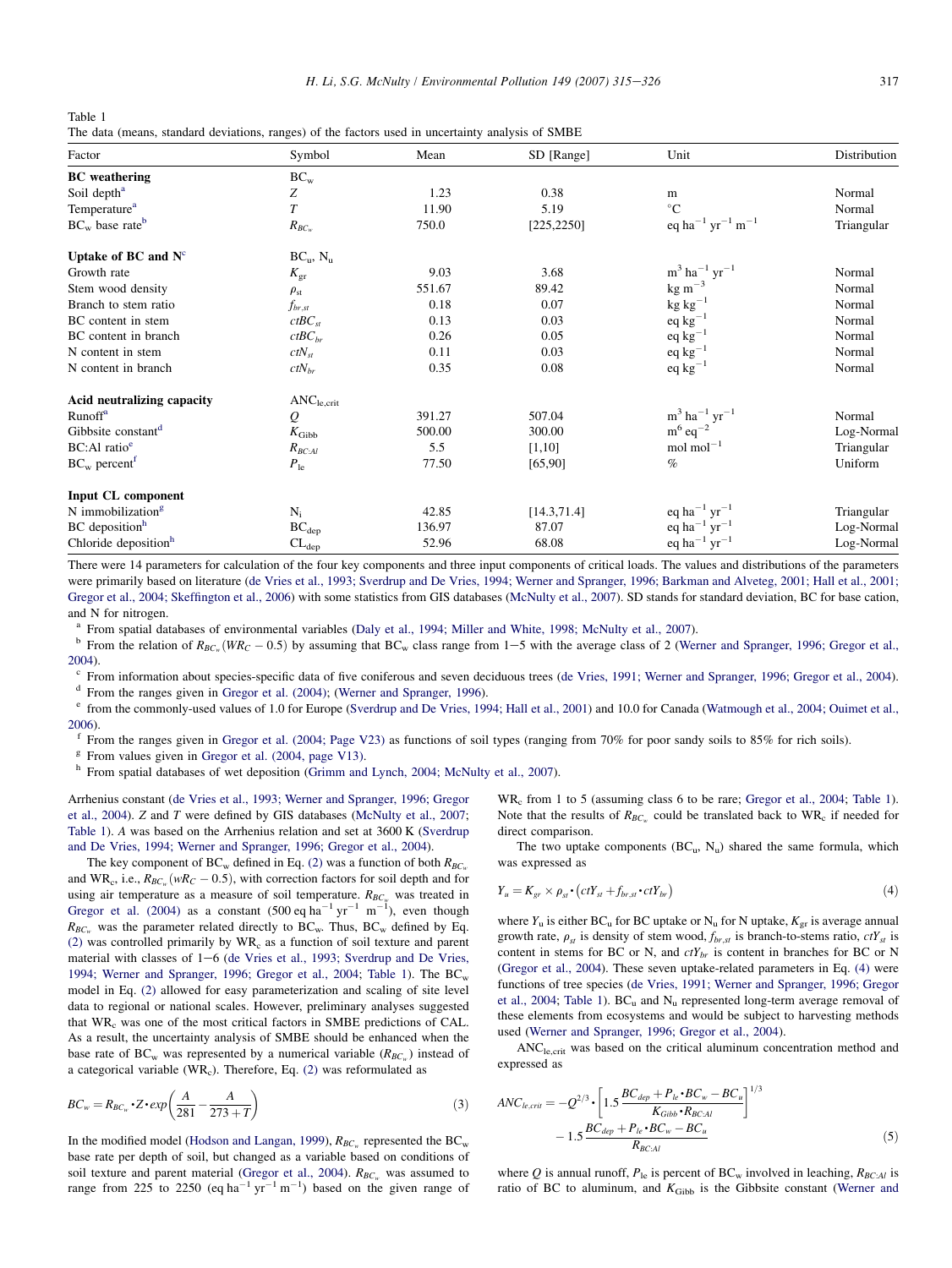<span id="page-3-0"></span>[Spranger, 1996; Gregor et al., 2004](#page-11-0)). Q and BC<sub>dep</sub> were defined by GIS data-bases ([McNulty et al., 2007](#page-11-0); [Table 1](#page-2-0)), while  $BC_w$  and  $BC_u$  were calculated by Eqs. [\(3\) and \(4\).](#page-2-0)  $R_{BC:Al}$  and  $P_{1e}$  were functions of soil type, and  $K_{Gibb}$ was a function of soil type and organic material ([Werner and Spranger,](#page-11-0) [1996; Gregor et al., 2004\)](#page-11-0). It should be pointed out that  $P_{\text{le}}$  was not in the orig-inal model of ANC<sub>le,crit</sub>, but was discussed in [Gregor et al. \(2004\)](#page-10-0) and Sverdrup and de Vries (1994) as a factor to determine different  $BC_w$  values that may be considered in calculating ANC<sub>le,crit</sub> based on soil types. It was included here in Eq.  $(5)$  because of its importance to  $ANC<sub>le, crit</sub>$  as suggested by preliminary simulation results. In addition, on the right side of Eq. [\(5\),](#page-2-0) the first term represented hydrogen ion concentration,  $[H^+]$ , and the second term represented inorganic aluminum concentration,  $[A]^{3+}$ ] ([Sverdrup and De Vries,](#page-11-0) [1994; Gregor et al., 2004; Skeffington, 2006\)](#page-11-0).

#### 2.2. The data used in simulations

The statistical values of all factors (i.e., 3 components and 14 parameters) used in the uncertainty analysis of SMBE are given in [Table 1](#page-2-0). Some values were averages and standard deviations (SD) obtained from spatial databases (e.g., those for soil depth, temperature, runoff, BC deposition, and chloride deposition) [\(Miller and White, 1998; Grimm and Lynch, 2004; McNulty et al.,](#page-11-0) [2007\)](#page-11-0). Many other factors were known only for their ranges of variability, such as  $BC_w$  base rate, BC:Al ratio,  $BC_w$  percent, and N immobilization [\(Werner and Spranger, 1996; Gregor et al., 2004\)](#page-11-0). In addition, some parameters were based on the relationships developed for SMBE (e.g., the Gibbsite constant and the uptake-related parameters; [de Vries et al., 1993; Sverdrup](#page-10-0) [and De Vries, 1994; Werner and Spranger, 1996; Gregor et al., 2004\)](#page-10-0). In this study, we assumed that: (1) the environmental variables and the uptake variables with known mean and SD should have normal distributions; (2) the deposition variables and the Gibbsite constant have lognormal distributions; (3) the interval variables only with known ranges have triangular distributions (whose expected values were the mid values of the ranges when unknown); and (4) the categorical variables (e.g.,  $BC_w$  percent) have uniform distributions [\(Table 1\)](#page-2-0). Similar assumptions about data distributions have been cited in other studies ([Hodson and Langan, 1999; Barkman and Alveteg, 2001;](#page-11-0) [Hall et al., 2001; Skeffington et al., 2006](#page-11-0)).

#### 2.3. Approaches to uncertainty quantification

The most common approach to quantitative assessment of uncertainty in model predictions is to run the model under perturbations (i.e., changing values of parameters and input data) with the help of Monte Carlo simulations (MCS) [\(Gardner and O'Neil, 1983; Gardner et al., 1990; Rastetter et al., 1992;](#page-10-0) [Heuvelink, 1998; Jansen, 1998; Katz, 2002; Li and Wu, 2006; Skeffington,](#page-10-0) [2006\)](#page-10-0). The specific questions about uncertainty in CAL estimation with SBME were: Which was the most critical factor to the prediction and uncertainty of CAL? What was the relative contribution by each factor to the model uncertainty? What were the general patterns of SBME behaviors that may be used to develop strategies of improving model accuracy and reducing prediction uncertainty in the scaling up process? To address these questions, different simulation strategies were needed.

#### 2.3.1. Sensitivity analysis

To determine the most critical factors to SMBE predictions of forest soil CAL, we used the technique of single-parameter sensitivity analysis (SA) to rank parameters based on the rates of change in model output caused by changes in the values of a particular parameter ([Klepper, 1997; Katz, 2002;](#page-11-0) [Li and Wu, 2006; Skeffington, 2006](#page-11-0)). The SA procedure was: (1) to set all parameters to their average (or most likely) values, (2) to change one parameter at a time by a given percentage (e.g., a reduction or increase by 10%, 20%, 30%), (3) to run SMBE to estimate CAL for each parameter set (which was labeled as simulation  $MCS_{SA}$ ), and (4) to assess the sensitivity of CAL estimates to the parameters by a measure of relative error of each simulation ([Salt](#page-11-0)[elli et al., 2000; Melching and Bauwens, 2001; Katz, 2002; Li and Wu, 2006](#page-11-0)). The measure of relative error was defined for a given factor by

$$
RE_{y\%} = (V_{y\%} - V_{100\%})/V_{100\%}
$$
 (6)

where  $RE_{\gamma\%}$  is the index of relative error in predicted variable V (i.e., percent change in model output caused by a fixed percent change in a model input),  $V_{100\%}$  is the value of the predicted variable obtained from the simulation in which all factors were set at average values (i.e., 100%; [Table 1\)](#page-2-0), and  $V_{\nu\%}$ is the value of the predicted variable obtained from the simulation in which the target factor was changed to a certain ( y) percentage of its average value while all the other factors were kept at the average values. The predicted variable V could be either CAL or one of the key components. Thus, RE was used to quantify the sensitivity ranking of CAL to a factor. The higher the RE value, the more sensitive the CAL estimate was to the factor. SA was used to describe the effects of model parameters on the estimates of CAL.

#### 2.3.2. Uncertainty analysis

To determine the relative contributions of all parameters to uncertainty of the SMBE predictions of forest soil CAL, we used the uncertainty analysis (UA) technique to partition variability in CAL estimates among the considered parameters [\(Jansen, 1998; Katz, 2002; Li and Wu, 2006\)](#page-11-0). The UA procedure was: (1) to use the Latin hypercube sampling (see below) to select a number of values for each parameter based on its assumed probability distribution, (2) to define the parameter space by a full factorial of all sample values of the parameters, (3) to run SMBE with all of the parameter sets in the parameter space to calculate the total variability of the model output (which was labeled as simulation  $MCS_{ALL}$ ), (4) to run SMBE again, with only the parameter sets in which a target parameter  $X$  was fixed at its average value while all other parameters were allowed to change at full ranges of their values, to calculate the marginal variance of the target parameter  $X$  (which was labeled as simulation  $MCS_{ALL-X}$ ), and (5) to quantify the error contribution of the parameter based on the proportion of its marginal variance in the total variability of the model output (Eq. 7; [Katz, 2002; Li and Wu, 2006](#page-11-0)). The error contribution of any given parameter  $(X)$  was calculated by

$$
E_X = \frac{\left(\sigma_{ALL}^2 - \sigma_{ALL-X}^2\right)}{\sigma_{ALL}^2} \tag{7}
$$

where  $E_X$  is the index of error contribution by factor X,  $\sigma_{ALL}^2$  is the overall variance of the model output obtained from the all-factor simulation  $MCS_{ALL}$ , and  $\sigma_{ALL-X}^2$  is the top-marginal variance of the model output obtained from the allbut-one-factor simulation  $MCS_{ALL-X}$ . Because  $\sigma_{ALL-X}^2$  reflects the variability reduced by the absence of the target factor,  $E_X$  can be used to define the upper limits of potential error reduction and determine the error partition of CAL among the selected parameters. UA was used to quantify the effects of model parameters on the variability of CAL.

#### 2.3.3. Sampling

The Latin hypercube sampling was used to obtain a representative sample of parameter values and to reduce the computational burden [\(McKay et al.,](#page-11-0) [1979; Li and Wu, 2006](#page-11-0)). The sampling was done with the statistics and the assumed distributions of all the parameters involved ([Table 1](#page-2-0)). In the Latin hypercube sampling, the range of a parameter was stratified into  $k$  equal probability segments based on the assumed theoretical probability distribution [\(Table 1](#page-2-0)), and each stratum was randomly sampled once. The choice of  $k$  sample values for each parameter was made to balance the computational limitation and the need to have a sample size large enough to represent a full range of the parameter values, given the complexity of the model involved. In the current study, three sample values for each factor were used after preliminary results showed that they produced patterns similar to simulations with ten sample values. This small sample was primarily dictated by the computational limitation because the parameter space as defined by the full factorial of the three values from all 17 factors already formed a huge domain (see below).

#### 2.3.4. Simulation strategies

Four analyses were performed to provide a full assessment of uncertainty in modeling CAL with SMBE. Each analysis ran the simulations of  $MCS<sub>SA</sub>$ ,  $MCS_{ALL}$ , and  $MCS_{ALL-X}$  with a different group of parameters.

1. The first analysis was used to quantify uncertainty in CAL by the seven components as targeted factors (Eq. [1\)](#page-1-0). All of the 17 parameters ([Table 1](#page-2-0)) were used in the simulations, but only the variability of the components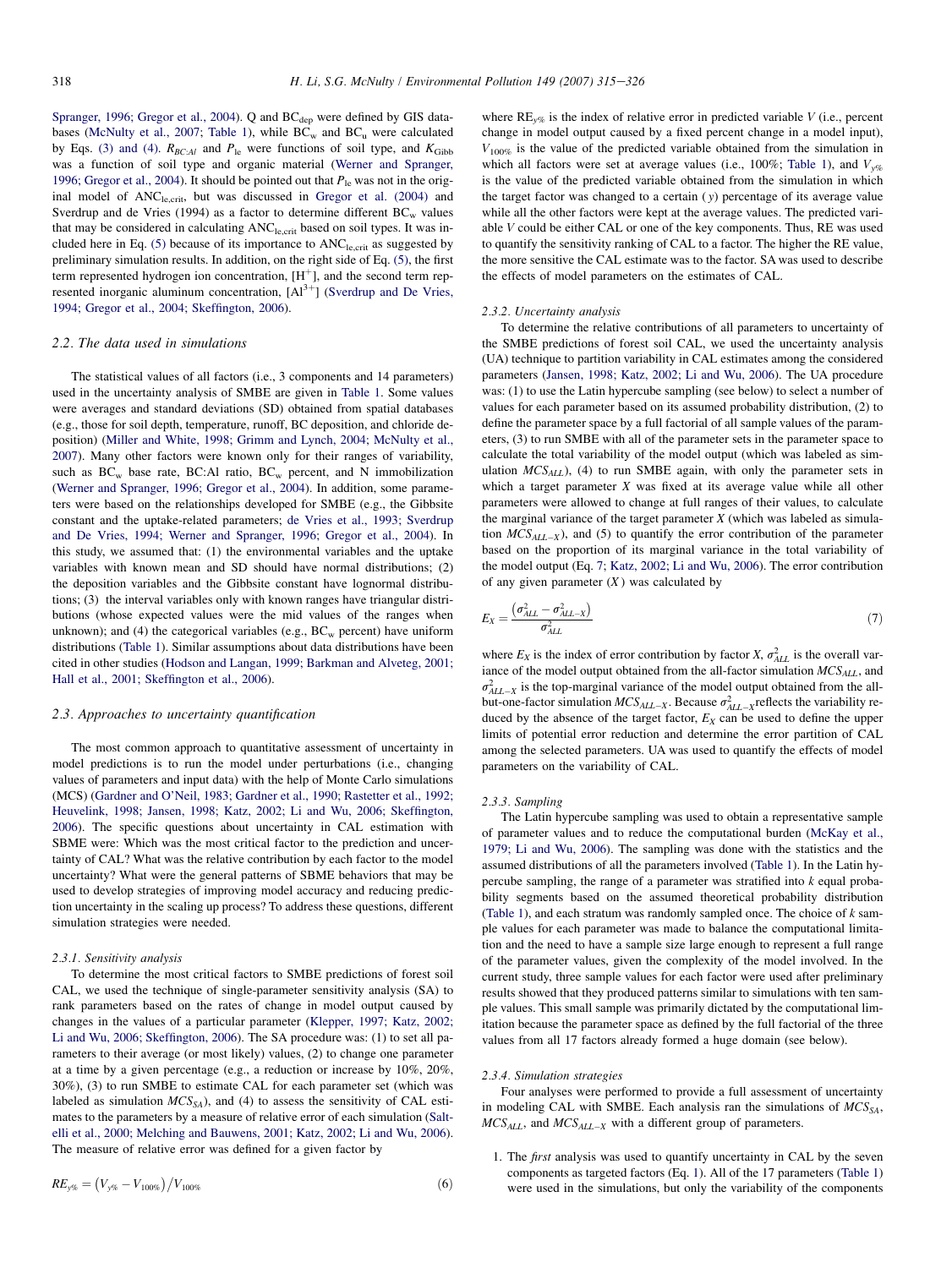<span id="page-4-0"></span>was considered in calculating the uncertainty measures of  $RE_{\gamma\%}$  and  $E_X$ (Eqs. [6 and 7](#page-3-0)).

- 2. The second analysis was used to assess relative importance of all individual parameters to CAL in SMBE. The targeted factors included the 14 parameters and the three input components involved in Equations [1, 3,](#page-1-0) [4, and 5](#page-1-0) [\(Table 1\)](#page-2-0).
- 3. The third analysis was used to examine uncertainty in the intermediate outputs of SMBE (i.e., the four modeled components of  $BC_w$ ,  $BC_u$ ,  $N_u$ , and ANC<sub>le,crit</sub>). For each key component, all parameters involved (Eqs. [3, 4](#page-2-0), or 5) were used to assess sensitivity and uncertainty in CAL and the component of interest predicted by SMBE.
- 4. The fourth analysis was used to highlight effects of using extreme values of BC:Al ratio (Eq. [5\)](#page-2-0) on outputs of uncertainty analysis, keeping everything else the same as those in the second analysis. Instead of the probabilistic samples, the minimum (1.0, a common value used for Europe; [Sverdrup](#page-11-0) [and De Vries, 1994; Hall et al., 2001](#page-11-0)), the maximum (10.0, a common value used for Canada; [Watmough et al., 2004; Ouimet et al., 2006\)](#page-11-0), and the average of BC:Al ratio were used in simulations ([Table 1\)](#page-2-0). BC:Al ratio was selected for this particular analysis because it was the only factor that showed significant impact with the extreme values in preliminary analysis, and is the only environmental factor in SMBE that defines potential damage to ecosystems [\(Hodson and Langan, 1999](#page-11-0)).

For  $MCS<sub>SA</sub>$  of each analysis, SMBE was run with seven parameter sets for each factor (i.e., a reduction or increase by 0%, 10%, 20%, and 30% of its average value). For  $MCS_{ALL}$  and  $MCS_{ALL-X}$  of each analysis, the numbers of simulations were  $3^N$  and  $3^{N-1}$  (or  $3^{N-k}$  if the targeted factor was a modeled key component with itself having  $k$  parameters), depending on the number  $(N)$  of parameters examined. For example, the total number of parameter sets used in  $MCS_{ALL}$  to examine effects of all 17 factors on CAL (i.e., in the first and the second analyses) was 129,140,163 (i.e.,  $3^{17}$ ). The large number of simulations was achieved by embedding the UA routines (including sampling algorithms) inside SMBE. The summation of the  $E<sub>X</sub>$  values (Eq. [7\)](#page-3-0) by all parameters may exceed 100% because of the complexity (e.g., nonlinearity) in the submodels of SMBE. Thus, the calculated  $E<sub>X</sub>$  values were standardized to highlight the relative importance of each factor involved (i.e., the reported  $E_X$  values were forced to sum to 100%).

## 3. Results

## 3.1. Sensitivity and uncertainty of CAL: key components

The results from the first simulation analysis under a full range of the parameter space are displayed in Tables 2 and 3, and [Figs. 1 and 2](#page-5-0). The average of forest soil CAL was estimated at 1887 eq ha<sup>-1</sup> yr<sup>-1</sup> with a median of 1765 and a SD of 770. The 5% and 95% quantiles were 864 and 3607 eq ha<sup>-1</sup> yr<sup>-1</sup> (Table 2). In addition, the results were summarized to present the frequency distribution of CAL [\(Fig. 1](#page-5-0)) and the cumulative distribution functions of CAL and the three key components ([Fig. 2\)](#page-5-0). The seven components used in SMBE differentially impacted the predicted CAL [\(Table 3\)](#page-5-0). Among the components, CAL was the most sensitive to  $BC_w$  followed by  $N_u$  and  $BC_u$ . For example, a 20% change in BC<sub>w</sub> caused a 17% change in CAL estimates (i.e.,  $RE_{20\%}$ ) in [Table 3\)](#page-5-0). In contrast,  $BC_w$  and  $ANC<sub>le,crit</sub>$  were the most influential to uncertainty of CAL, contributing 49% and 46% of variability to the total error in CAL estimates, respectively ([Table 3](#page-5-0)).

#### 3.2. Sensitivity and uncertainty of CAL: all parameters

The results from the second simulation analysis are displayed in [Fig. 3](#page-6-0) to examine effects on CAL by all 17 of the individual factors in SMBE [\(Table 1\)](#page-2-0). CAL sensitivity was influenced the most by  $BC_w$  base rate, soil depth, temperature, BC content in stems, and N content in stems [\(Fig. 3A](#page-6-0)). With a 20% increase of these factors, CAL estimates showed a 22% increase by  $BC_w$  base rate and soil depth, 12% by temperature, and 8% by N content in stems, but a 13% decrease by BC content in stems. Variation in all other factors had little impact on CAL, except for growth rate, wood density, and  $BC_w$ percent, each of which varied CAL by just under 5%. CAL uncertainty came primarily from three factors:  $BC_w$  base rate  $(62\%)$ , soil depth  $(20\%)$ , and temperature  $(11\%)$  ([Fig. 3](#page-6-0)B). No other factors contributed more than 3% of the error to forest soil CAL.

# 3.3. Sensitivity and uncertainty of key components: individual parameters

The results of effects of individual parameters on the corresponding k[e](#page-2-0)y components (Eqs.  $3-5$ ) are summarized in [Table 4](#page-7-0), and [Figs. 4 and 5](#page-7-0). For sensitivity, the most influential parameters were  $BC_w$  base rate and soil depth to  $BC_w$ , and growth rate and stem wood density to  $BC_u$  ([Table 4](#page-7-0), [Fig. 4A](#page-7-0) and B). Note that  $N_u$  had almost identical sensitivity values to those of  $BC_u$ . The most critical parameters controlling  $ANC<sub>le, crit</sub>$ were growth rate, stem wood density,  $BC_w$  base rate, soil depth,  $BC_w$  percent, and  $BC$  content in stems ([Table 4](#page-7-0), [Fig. 4](#page-7-0)C). The critical parameters to  $BC_w$  and  $BC_u$  displayed straight proportional effects on these corresponding components ([Fig. 4A](#page-7-0) and 4B). However, the parameters critical to

Table 2

The statistical values (i.e., mean, SD, range, median) of the seven components from the first simulation analysis

| Component                  | Mean      | <b>SD</b> | Minimum    | Maximum | Median    |
|----------------------------|-----------|-----------|------------|---------|-----------|
| <b>BC</b> weathering       | 1571.92   | 755.95    | 665.58     | 3140.05 | 1492.63   |
| BC uptake                  | 837.21    | 335.54    | 360.74     | 1615.29 | 810.50    |
| N uptake                   | 828.74    | 270.56    | 347.78     | 1622.00 | 813.30    |
| Acid neutralizing capacity | $-192.52$ | 168.54    | $-1045.57$ | $-0.28$ | $-163.36$ |
| N immobilization           | 43.52     | 10.71     |            |         |           |
| BC deposition              | 130.83    | 65.07     |            |         |           |
| Chloride deposition        | 43.06     | 34.90     |            |         |           |
| Output: critical loads     | 1887.25   | 770.39    | 187.74     | 4656.87 | 1765.33   |
|                            |           |           |            |         |           |

The values for critical loads,  $BC_w$ ,  $BC_u$ ,  $N_u$  and  $ANC<sub>le,crit</sub>$  were obtained from simulations  $MCS_{ALL}$ , while those for  $N_i$ ,  $BC_{dep}$ , and  $CL_{dep}$  were from input data [\(Table 1](#page-2-0)). The 5% and 95% quantiles of critical loads were also measured at 864.06 and 3606.7. All variables were in the unit of eq ha<sup>-1</sup> yr<sup>-1</sup>.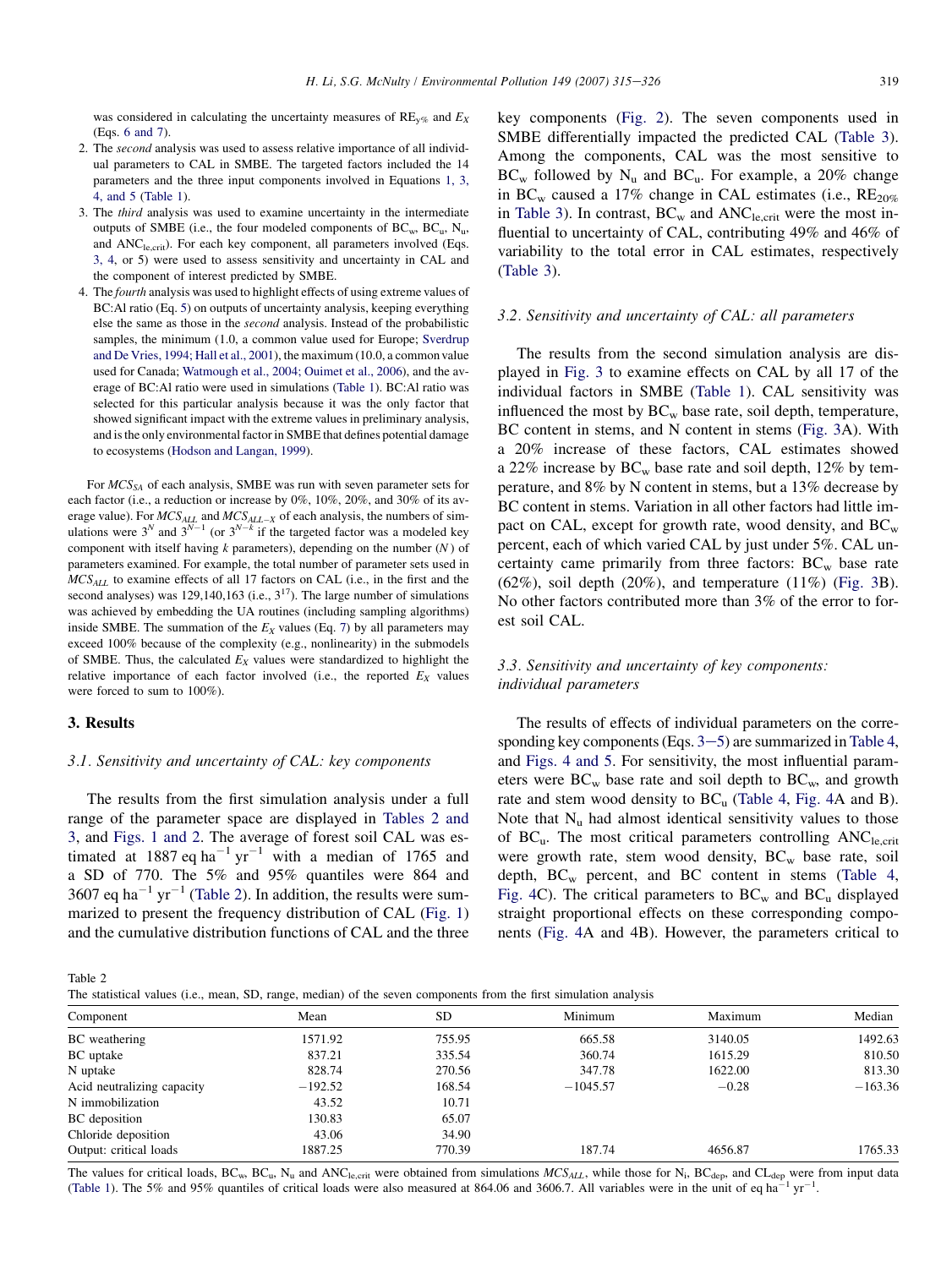<span id="page-5-0"></span>

Fig. 1. Frequency distribution of critical loads from the first simulation analysis under a full range of the parameter space based on the probability sampling. The figure shows a positively skewed distribution (average at 1887 and median at 1765 eq ha<sup>-1</sup> yr<sup>-1</sup>), which is similar to a log-normal distribution.

ANC<sub>le,crit</sub> showed compounded effects of the parameters with a 20% increase of the critical parameters leading to changes of 82–98% in  $ANC<sub>le,crit</sub>$  values ([Table 4,](#page-7-0) [Fig. 4](#page-7-0)C). In addition, the BC:Al ratio and Gibbsite constant exerted different effects on  $ANC<sub>le,crit</sub>$  ([Fig. 5](#page-8-0)). For uncertainty, the results identified critical parameters with the most error contributions to the key components ([Table 4](#page-7-0)). For predictions of  $BC_w$ , all three parameters were important, with  $BC_w$  base rate contributing 74% and soil depth 19%. For  $BC_u$ , the parameters that contributed the most were growth rate (75%), followed by stem wood density (11%) and BC content in stems (11%). Patterns similar to  $BC_u$  were observed for  $N_u$ 



Fig. 2. Cumulative distribution functions of critical loads and three key components. The data were from MCSALL of the first simulation analysis. Note that the distribution of  $N_u$  was omitted from the figure because it was almost identical to that of BC<sub>u</sub>. The statistics of these predicted variables were given in [Table 2](#page-4-0). The values of these variables corresponded to the classes were marked by the legends with increment values shown in the parentheses. For example, for critical loads (eq ha<sup>-1</sup> yr<sup>-1</sup>), class 1 corresponded to 600 and class 10 to 4200 with the increment being 400.

Table 3

Relative importance of the seven components to uncertainty in critical loads based on the first simulation analysis

| $RE_{20\%}$ (%) | $E_X$ (%) |
|-----------------|-----------|
| 16.66           | 49.40     |
| $-8.87$         | 2.00      |
| 8.78            | 2.00      |
| 2.04            | 46.17     |
| 0.67            | 0.01      |
| 2.85            | 0.34      |
| $-0.83$         | 0.07      |
|                 |           |

The values of the relative error ( $RE_{20\%}$ ; Eq. [6\)](#page-3-0) were obtained from simulations  $MCS<sub>SA</sub>$ , representing relative change in critical load estimates when a given target component was increased by 20%. The values of the error contribution  $(E_X; Eq. 7)$  $(E_X; Eq. 7)$  were obtained from simulations  $MCS_{ALL}$  and  $MCS_{ALL-X}$ , defining how the error in the critical loads estimates was partitioned among the components.

with slight differences in the percentages. For predictions of  $ANC<sub>le.crit</sub>$ , the most critical parameters were  $BC<sub>w</sub>$  base rate (57%), soil depth (18%), temperature (10%), and growth rate (9%), respectively.

# 3.4. Changes in sensitivity and uncertainty of CAL: extreme values of BC:Al ratio

The results from the fourth simulation analysis are highlighted for eight selected factors in [Table 5](#page-9-0). BC:Al ratio was the factor of interest, while the other seven parameters were selected because they had highest uncertainty rankings as observed in [Fig. 3.](#page-6-0) The main contributors to uncertainty of CAL and  $ANC<sub>le,crit</sub>$  were in similar orders and with the top three ranked parameters being:  $BC_w$  base rate (48% and 45%), BC:Al ratio (29% and 28%), and soil depth (14% and 13%).

## 4. Discussion

#### 4.1. Effects of key components on critical loads

Uncertainty of CAL as predicted by SMBE under a full range of the probabilistic parameter space was at a medium level, with SD of 770 eq ha<sup>-1</sup> yr<sup>-1</sup> and CV of 40% ([Table 2\)](#page-4-0). The standard deviation of CAL varies when parameter variability changes and when parameters are added to or removed from the SD calculation. For example, SD of CAL increased greatly to 3345 eq ha<sup>-1</sup> yr<sup>-1</sup> (CV at 150%) when extreme parameter values (i.e., minimum, average, and maximum) were used in a preliminary simulation analysis. In particular, the use of the extreme values of BC:Al ratio alone increased the CV of CAL from 40% to 50% ( $MCS_{ALL}$  of the second analysis vs.  $MCS_{ALL}$  of the fourth analysis). For removal of single parameters (e.g.,  $MCS_{ALL-X}$  of the second simulation analysis), CV of CAL could get as low as  $28\%$  when BC<sub>w</sub> base rate was kept at its average value. The statistical values of CAL obtained in this study were similar to those from the previous studies cited in [Skeffington \(2006\),](#page-11-0) but the means and medians showed relatively higher values (e.g., [Table 2](#page-4-0)). Nevertheless, accurate predictions of CAL were not the concern of this study; our primary focus was on the uncertainty of CAL and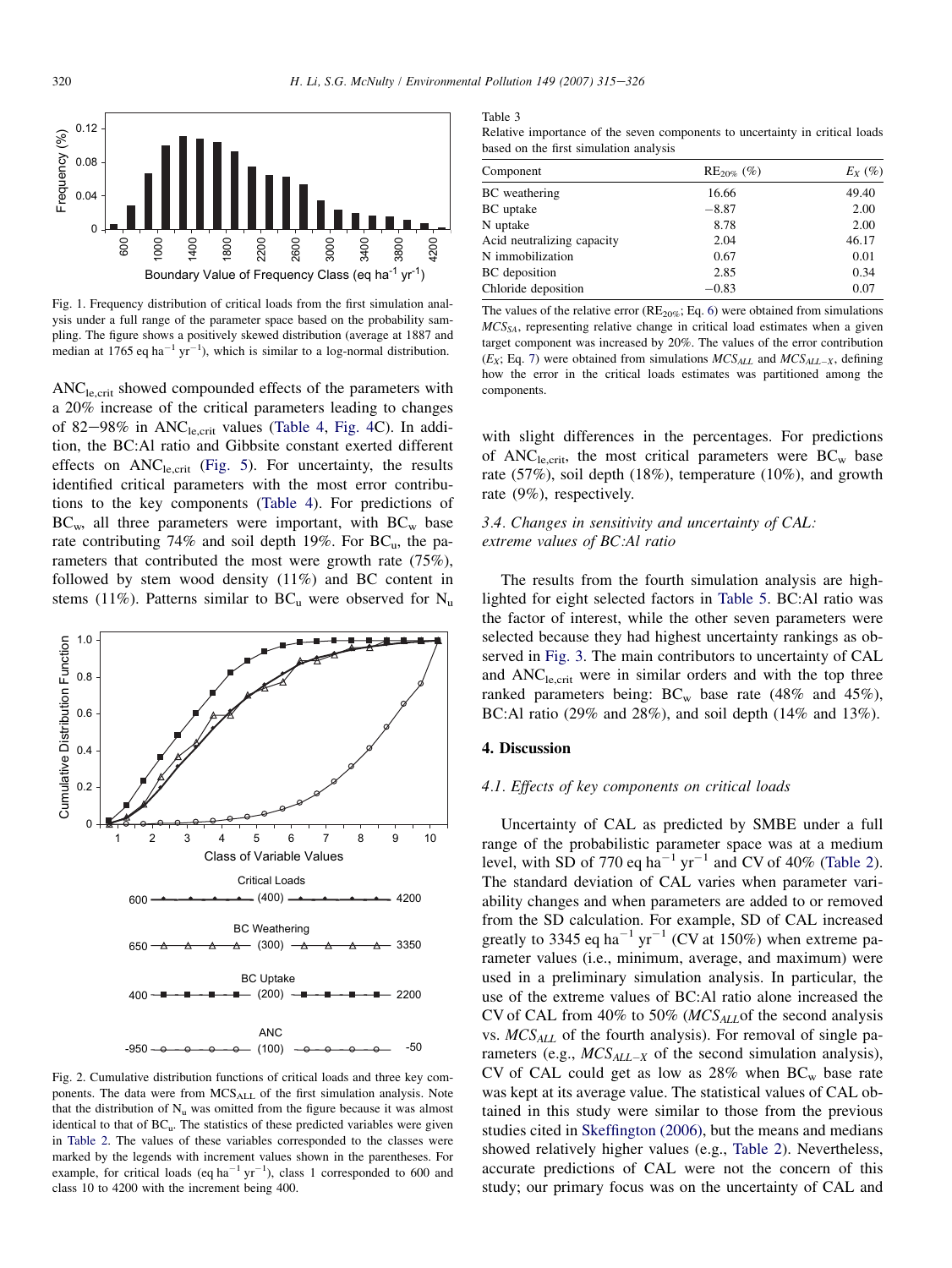<span id="page-6-0"></span>

Fig. 3. Most critical factors to the sensitivity and uncertainty of critical load estimates. The data were from the second simulation analysis. Similar to [Table 3,](#page-5-0) the figure shows the ranking of (A) sensitivity of critical load (i.e.,  $RE_{20\%}$  defined in Eq. [6\)](#page-3-0) and (B) uncertainty of critical load (i.e.,  $E_x$  calculated by Eq. [7\)](#page-3-0). Note that the factors were chosen primarily for their uncertainty ranking, except for the last two factors (i.e., growth rate, BC<sub>w</sub> percent). Factors not shown in the figure had insignificant effects on uncertainty of critical loads, but a few (i.e., wood density, BC in branch, N in branch) had RE<sub>20%</sub> values similar to those of growth rate and  $BC_w$  percent at below 5%.

its most critical contributors that were revealed by treating SMBE as a mathematical construct in a systematic uncertainty analysis. Given the degrees of variability among the factors used in SMBE ([Table 1\)](#page-2-0), the SD of CAL observed with the full probabilistic parameter space suggests that uncertainty from SMBE and its parameters may be moderate in the scaling up of CAL.

The results indicated that much of the uncertainty in CAL as predicted by SMBE came from  $BC_w$  and  $ANC<sub>le,crit</sub>$  with each respectively contributing 49% and 46% to the total variability in CAL estimates [\(Table 3\)](#page-5-0). Even though they have been identified as the most critical components before ([Hodson and Langan, 1999; Hall et al., 2001; Skeffington,](#page-11-0) [2006](#page-11-0)), the results from our study quantitatively demonstrate the dominance of  $BC_w$  and  $ANC<sub>le,crit</sub>$  in SMBE estimates of CAL. Our results further indicate that, despite their similar contributions to the uncertainty of CAL,  $BC_w$  may be more important because the most critical factors to  $ANC<sub>le,crit</sub>$  were also the three parameters of  $BC_w$  ([Table 4\)](#page-7-0). However, one must be cautious and not overestimate the potential of error reduction that may be achieved through improved estimates of  $BC_{w}$ . How much of the 49% of CAL variability accounted for by  $BC_w$  may be removed is unknown because natural variability in  $BC_w$  and its parameters as major sources of uncertainty cannot be eliminated ([Li and Wu, 2006](#page-11-0)). Nevertheless, the best way to reduce uncertainty in CAL estimates should be to improve the accuracy of  $BC_w$  estimates.

The five other components showed insignificant contribu-tions to variability of CAL estimates [\(Table 3\)](#page-5-0). For  $BC_u$  and  $N_{\text{u}}$ , the reason may be that they offset each other in the estimation of CAL because  $BC_u$  acted as a source of soil acidity while  $N_u$  functioned as a sink [\(Sverdrup and De Vries,](#page-11-0) [1994; Gregor et al., 2004](#page-11-0)). This relationship is reasonable given that these uptake components tend to vary together as timber harvesting removes both  $BC_u$  and  $N_u$  from the system. However, if  $BC_u$  and  $N_u$  were removed in disproportion to input levels, then harvesting could significantly impact nutrient balance. For  $N_i$ , BC<sub>dep</sub>, and CL<sub>dep</sub>, the reason may be that these input components to CAL were observations and therefore had less uncertainty. Nevertheless, these components of CAL should not be discounted entirely because they directly affect CAL estimation.

The results from simulations under the full range of the probabilistic parameter space also suggested that CAL follow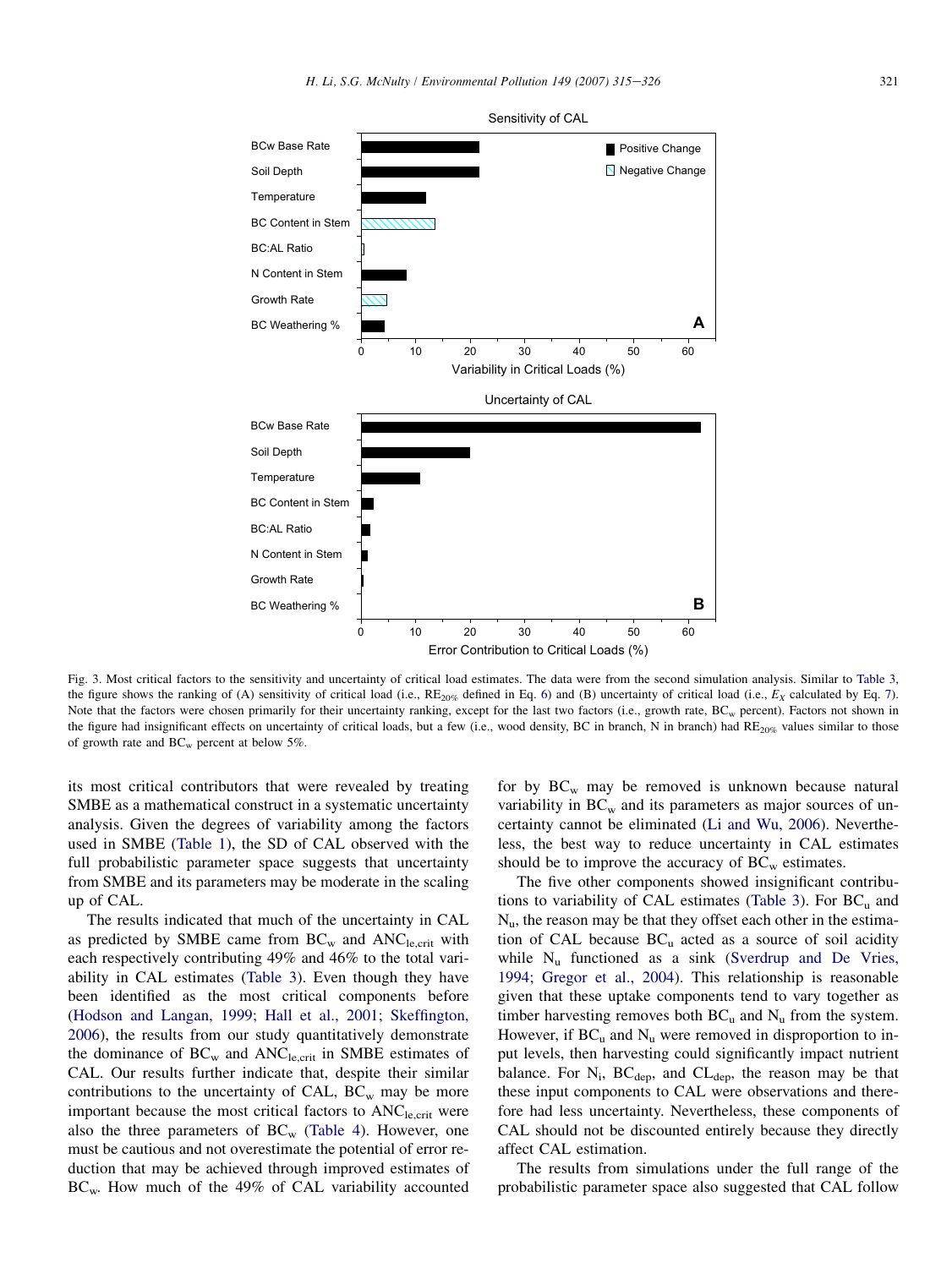#### <span id="page-7-0"></span>Table 4

|                              |  |  | Relative importance of model parameters to the uncertainty in four key |  |  |
|------------------------------|--|--|------------------------------------------------------------------------|--|--|
| components of critical loads |  |  |                                                                        |  |  |

| Component                  | Factor               | $RE_{20\%}$ (%) | $E_X$ (%) |
|----------------------------|----------------------|-----------------|-----------|
| <b>BC</b> weathering       | $BC_w$ base rate     | 20.00           | 74.41     |
|                            | Soil depth           | 20.00           | 18.79     |
|                            | Temperature          | 11.03           | 6.80      |
| BC uptake                  | Growth rate          | 20.00           | 74.77     |
|                            | BC content in stem   | 14.53           | 11.31     |
|                            | Stem wood density    | 20.00           | 11.23     |
|                            | Branch to stem ratio | 5.47            | 2.40      |
|                            | BC content in branch | 5.47            | 0.29      |
| N uptake                   | Growth rate          | 20.00           | 71.25     |
|                            | Stem wood density    | 20.00           | 12.33     |
|                            | N content in stem    | 12.53           | 9.73      |
|                            | Branch to stem ratio | 7.47            | 5.72      |
|                            | N content in branch  | 7.47            | 0.98      |
| Acid neutralizing capacity | $BC_w$ base rate     | 91.84           | 56.78     |
|                            | Soil depth           | 91.84           | 17.89     |
|                            | Temperature          | 51.48           | 9.73      |
|                            | Growth rate          | $-98.29$        | 9.07      |
|                            | <b>BC:Al</b> ratio   | $-12.45$        | 1.65      |
|                            | BC content in stem   | $-82.21$        | 1.64      |
|                            | Stem wood density    | $-98.29$        | 1.59      |
|                            | <b>BC</b> deposition | 15.26           | 0.45      |
|                            | Branch to stem ratio | $-27.06$        | 0.44      |
|                            | Runoff               | 4.61            | 0.30      |
|                            | Gibbsite constant    | $-2.28$         | 0.22      |
|                            | BC content in branch | $-27.06$        | 0.16      |
|                            | $BC_w$ percent       | 91.84           | 0.089     |

The data were from the third simulation analysis. The uncertainty measures,  $RE<sub>20%</sub>$  and  $E<sub>X</sub>$ , were the same as those described in [Table 3](#page-5-0). The factors were arranged based on their uncertainty rankings.

a log-normal distribution ([Fig. 1](#page-5-0)). The log-normal distribution may be characteristic for CAL because SMBE outputs from both simulations reported here and preliminary analyses indicated that the average and SD of CAL may change as different subsets of parameters were used, but the distribution remained the same. The distribution of CAL may have resulted primarily from the log-normal distribution of  $BC_{w}$ , because of the various statistical distributions observed [\(Fig. 2\)](#page-5-0) for the four key components and assumed for the individual parameters [\(Table 1](#page-2-0)). The frequency distribution of CAL obtained here from the probabilistic samples of parameters should have a stronger statistical basis than those obtained from the nonprobabilistic samples. Therefore, the confidence interval (CI) calculated based on a normal distribution should not be used to define the uncertainty level of CAL (e.g., [Barkman et al.,](#page-10-0) [1995; Barkman and Alveteg, 2001\)](#page-10-0) because for asymmetric probability distributions such as log-normal, CI is also asymmetric ([Meeker and Escobar, 1998\)](#page-11-0). For example, the 5% and 95% quantiles for CAL were 864 and 3606 eq ha<sup>-1</sup> yr<sup>-1</sup> [\(Table 2\)](#page-4-0). However, if normality were assumed for CAL, then the calculated 5% and 95% quantiles would be 619 and 3154 eq ha<sup>-1</sup> yr<sup>-1</sup>. Thus, it is imperative that, before parametric analyses like CI can be used, the distribution of a model output should be determined to avoid false projections.



Fig. 4. Sensitivity of the three key components to individual parameters based on the third simulation analysis. Note that the sensitivity curves of  $N_{\text{u}}$  were omitted from the figure because they were almost identical to those of BCu. Each panel was set up similarly; the index of relative error (RE; Eq. [6\)](#page-3-0) represented the percent change in each key component caused by a fixed percent change in a corresponding input parameter. Note that not all parameters were shown in the figure. For  $BC_w$ , soil depth was not displayed because it had the identical sensitivity curve with  $BC_w$  base rate. For  $BC_u$ , density of stem wood and BC in branches were not displayed because they had the identical sensitivity curves with growth rate and branch to stem ratio, respectively. For ANC<sub>le,crit</sub>, three parameters were also important but not displayed because soil depth and  $BC_w$  percent had the identical sensitivity curves with  $BC_w$  base rate, while density of stem wood had the same sensitivity with growth rate. All of the other seven parameters were insignificant (e.g., having relative errors less than 28% when they were changed by 20%; see Table 4).

## 4.2. Effects of individual parameters on critical loads

The variability and uncertainty in forest soil CAL estimates were controlled primarily by five parameters in SMBE (i.e., BCw base rate, temperature, soil depth, BC content in stems, and N content in stems; [Fig. 3\)](#page-6-0). Among them,  $BC_w$  base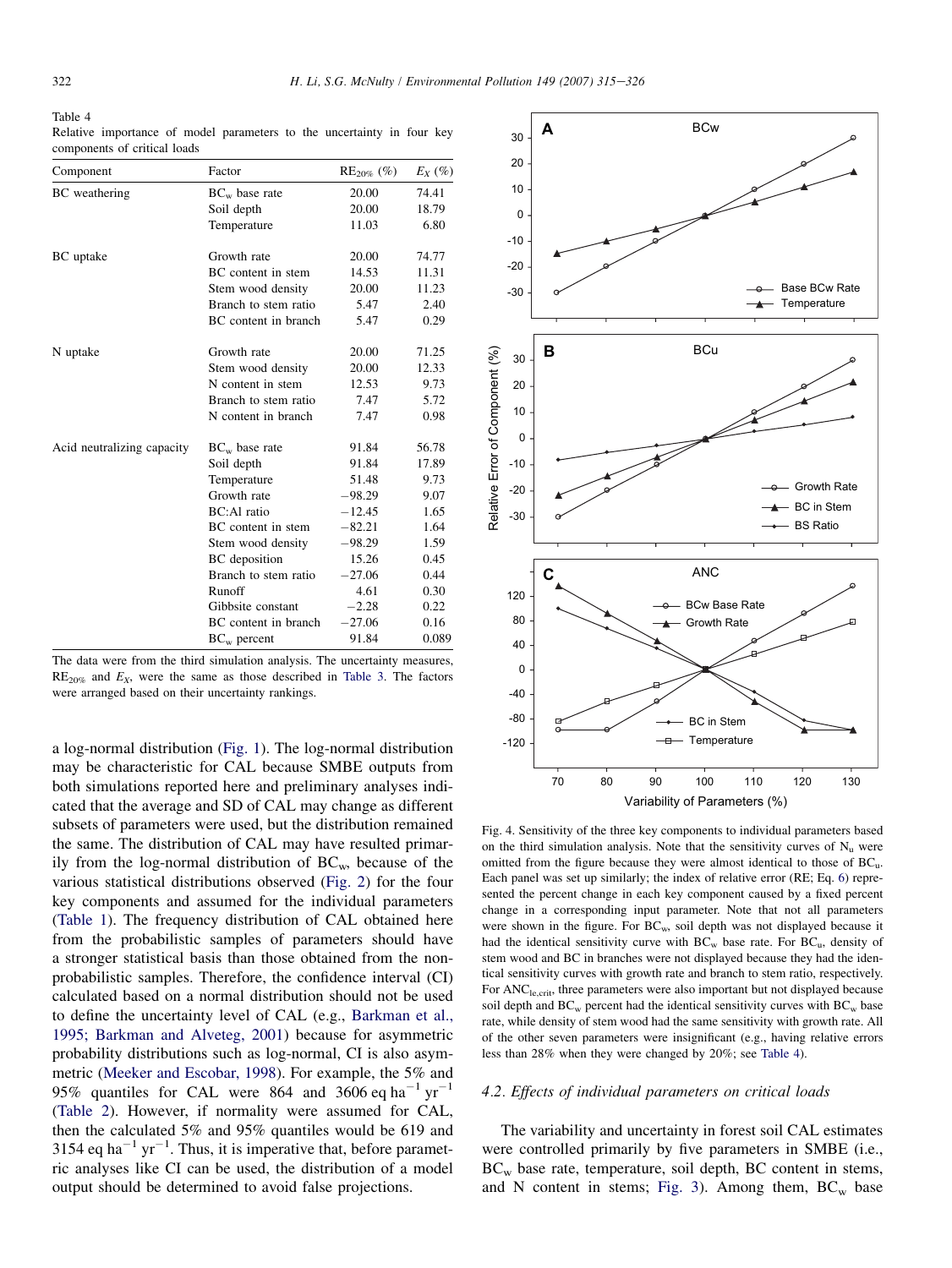<span id="page-8-0"></span>

Fig. 5. Relationships of ANC<sub>le,crit</sub>, [H<sup>+</sup>], and [Al<sup>3+</sup>] to R<sub>BC/Al</sub> and K<sub>Gibb</sub>, two parameters related to the chemical criterion of critical loads [\(Gregor et al., 2004;](#page-10-0) [Skeffington, 2006\)](#page-10-0). Note that  $[H^+]$  and  $[A^{3+}]$  were the two components of ANC<sub>le,crit</sub> in Eq. [\(5\).](#page-2-0) Values in the figure were averages (circles) with one SD (bars).

rate, soil depth, and temperature (i.e., the three parameters of  $BC_w$ ) caused the most change and contributed the highest uncertainty (i.e., 93% combined) in CAL estimates ([Fig. 3](#page-6-0)). The significance of these results lies in the in-depth and systematic analyses of our approach because all 17 factors in SMBE were considered individually and together for their effects on CAL. [Barkman and Alveteg \(2001\)](#page-10-0) speculated that analysis with all input parameters should greatly improve quantification of uncertainty. Such information on error partition among the parameters, as well as among the components, provides the direct indication of how uncertainty in CAL may be reduced in any large scale assessment of CAL with SMBE.

## 4.3. Effects of parameters on key components

The four modeled components of SMBE (i.e.,  $BC_w$ ,  $ANC<sub>le,crit</sub>, BC<sub>u</sub>, N<sub>u</sub>$  were treated as the intermediate model outputs and examined separately for their own uncertainty in the submodels [\(Table 4](#page-7-0)). The results from a closer analysis on the key components can provide additional insights into the behaviors of SMBE.

For  $BC_w$ , all three parameters were important. Sensitivity of  $BC_w$  was high to  $BC_w$  base rate and soil depth, each of which led to proportional change in  $BC_w$  [\(Figs. 3 and 4](#page-6-0)A, [Table 4\)](#page-7-0). Uncertainty in  $BC_w$  was dominated by  $BC_w$  base rate (74%), but soil depth and temperature also made considerable contributions [\(Fig. 3,](#page-6-0) [Table 4\)](#page-7-0). [Barkman and Alveteg \(2001\)](#page-10-0) found that soil physical properties were the most important predictors of BC<sub>w</sub>. Our results support their finding because  $BC_w$ base rate is closely related to soil type and physical properties. However, unlike the PROFILE model examined by [Barkman](#page-10-0) [and Alveteg \(2001\),](#page-10-0) no difference in SMBE predictions were found between CAL and  $BC_w$  in terms of the ranking of importance of identified parameters.

For  $BC_u$  and  $N_u$ , the most influential parameters were growth rate, stem wood density, and BC or N contents in stems ([Fig. 4](#page-7-0)B, [Table 4](#page-7-0)). Growth rate and stem wood density caused proportional changes in the two uptake components because these parameters were used in multiplicity in the uptake submodel (Eq. [4\)](#page-2-0). Growth rate was the primary parameter of uncertainty in BC<sub>u</sub> and N<sub>u</sub> with  $E_X$  values over 71%, but stem wood density and BC or N content in stems also showed some contributions in predicting  $BC_u$  and  $N_u$  ([Table 4\)](#page-7-0). These results indicate that there were significant differences between CAL and the uptake components in terms of the ranking of the parameters because BC and N contents in stems were more important parameters to CAL than growth rate and stem wood density [\(Fig. 3\)](#page-6-0). It is not clear why this disparity has occurred, and further analysis is required.

For ANC<sub>le,crit</sub>, many parameters were critical, including BCw base rate, soil depth, growth rate, temperature, stem wood density,  $BC_w$  percent, and  $BC$  content in stems ([Fig. 4C](#page-7-0), [Table 4\)](#page-7-0). The most important parameters to sensitivity of  $ANC<sub>le,crit</sub>$  were  $BC<sub>w</sub>$  base rate, soil depth, growth rate, stem wood density, and  $BC_w$  percent. A 20% increase in each of these parameters led to over a  $90\%$  increase in ANC<sub>le,crit</sub> ([Table 4](#page-7-0)). This relationship may exist because  $BC_w$  base rate, soil depth, and  $BC_w$  percent control  $BC_w$  (Eqs. [3 and 5\)](#page-2-0), while growth rate and stem wood density dominate  $BC_u$  (Eq. [4\)](#page-2-0). The most significant parameters to uncertainty of CAL were  $BC_w$ base rate (57%), soil depth (18%), temperature (10%), and growth rate  $(9\%)$ , respectively [\(Table 4](#page-7-0)). ANC<sub>le,crit</sub> was also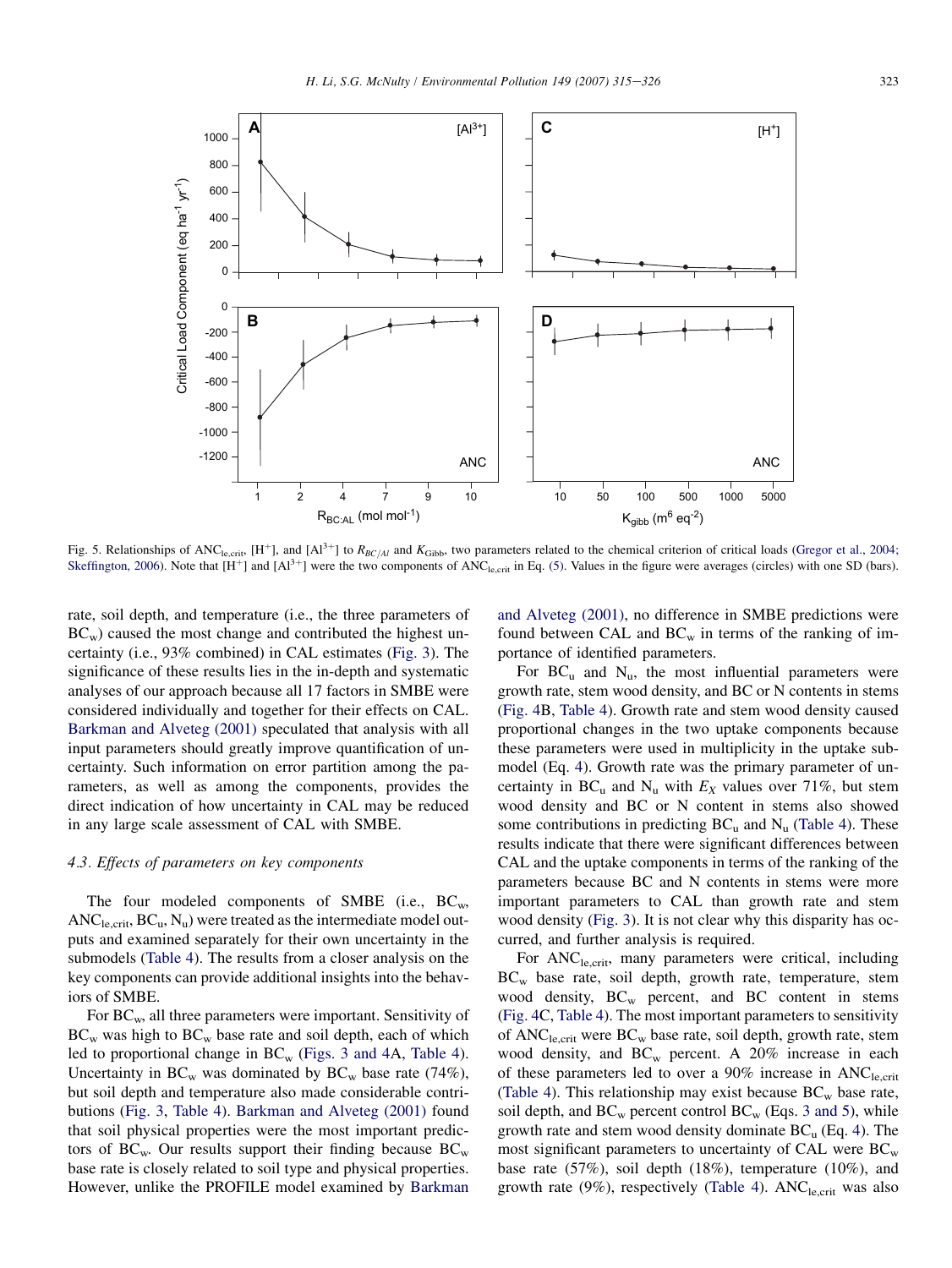<span id="page-9-0"></span>Table 5 Effects of using extreme values of BC:Al ratio (i.e., the fourth simulation analysis) on estimation of CAL and  $ANC<sub>le,crit</sub>$ 

| Target parameter   | $E_X(\%)$                   |                      |                            |  |  |  |  |
|--------------------|-----------------------------|----------------------|----------------------------|--|--|--|--|
|                    | <b>CAL</b><br>extreme BC:Al | ANC<br>extreme BC:Al | CAL<br>probabilistic BC:Al |  |  |  |  |
| $BC_{w}$ base rate | 47.93                       | 44.91                | 62.22                      |  |  |  |  |
| BC: Al ratio       | 28.56                       | 28.35                | 1.65                       |  |  |  |  |
| Soil depth         | 13.70                       | 12.58                | 19.89                      |  |  |  |  |
| Temperature        | 6.81                        | 6.20                 | 10.89                      |  |  |  |  |
| BC content in stem | 1.68                        | 1.40                 | 2.12                       |  |  |  |  |
| Growth rate        | 0.86                        | 6.27                 | 0.32                       |  |  |  |  |
| N content in stem  | 0.46                        |                      | 1.08                       |  |  |  |  |
| $BC_w$ percent     | 0.29                        | 0.29                 | 0.10                       |  |  |  |  |

The uncertainty measure,  $E_X$ , was the same as those described in [Table 3](#page-5-0). The significant change was that BC:Al ratio became the second critical factor in the uncertainty ranking for both CAL and  $ANC<sub>le, crit</sub>$ , as compared to its ignorable rankings from simulations with probabilistic samples shown in [Fig. 3](#page-6-0) (included here in the third column) and [Table 4.](#page-7-0)

examined to determine the effects of the two key parameters that define the chemical criterion of CAL: BC:Al ratio and Gibbsite constant. The results showed that BC:Al ratio exerted considerable influence on ANC<sub>le,crit</sub> and its aluminum component,  $[A]^{3+}$ ], whereas Gibbsite constant had little effects on ANC<sub>le,crit</sub> and its hydrogen ion component,  $[H^+]$  ([Fig. 5\)](#page-8-0). Most effects of BC:Al ratio on ANC<sub>le,crit</sub> occurred at the lower end of its range.

# 4.4. Implications of observed behaviors of SMBE in calculating CAL

The results discussed above should have important implications to scaling up CAL with SMBE. Uncertainty in CAL estimates may be reduced by focusing on the most critical factors in the model. On the component level,  $BC_w$  and  $ANC<sub>le,crit</sub>$  should be the main focuses for potential reduction in CAL uncertainty. Future research should be directed toward efforts of quantifying  $BC_w$  given that the most critical parameters to  $ANC<sub>le, crit</sub>$  were also the three parameters of  $BC_{w}$ . The different methods of calculating  $BC_w$  described by [Hodson and Langan \(1999\), Hall](#page-11-0) [et al. \(2001\)](#page-11-0) and [Gregor et al. \(2004\)](#page-10-0) should provide the starting points for such efforts. On the individual parameter level, significant improvement of CAL estimates should come from the three most influential parameters of  $BC_w$  base rate, soil depth, and temperature because they seem to exert the largest influence on the variability of CAL ([Fig. 3](#page-6-0)). In addition,  $BC_w$ base rate must be represented by  $BC_w$  class as a function of soil properties in the scaling up process (Eq. [2\)](#page-1-0) because it is difficult to define  $BC_w$  base rate directly in large scale assessment of CAL. Thus, the relationship between  $BC_w$  class and soil properties must be examined for uncertainty. Scaling up SMBE for national assessments of CAL should be greatly improved if variability and uncertainty in  $BC_w$  class, soil depth, and air temperature could be reduced in the spatial databases.

However, caution should be exercised because it is conceivable that the observed patterns of uncertainty may change under different circumstances (e.g., changes in the parameter space).

Our preliminary analyses suggested that patterns of uncertainty values were relatively constant. We performed similar simulations analyses with extreme values of the parameters (i.e., use of minimum, average, and maximum values). This change of the parameter space was equivalent to increasing the CVof a parameter. For example, CV for BC:Al ratio and  $N_i$  respectively changed from 30% and 25% under the probabilistic sampling approach to 82% and 66% under the extreme value approach. We found that none of the parameters showed significant changes in their uncertainty rankings, except for BC:Al ratio. Using extreme values only for BC:Al ratio, we observed that BC:Al ratio became the second most important parameter to uncertainty of CAL and  $ANC<sub>le, crit</sub>$  (Table 5). Given that BC:Al ratio is the only environmental factor in SMBE that defines potential damages to ecosystems ([Hodson and Langan, 1999](#page-11-0)) and that its ''extreme'' values are commonly used in Europe (1.0; [Sverdrup and De Vries, 1994; Hall et al., 2001\)](#page-11-0) and Canada (10.0; [Watmough et al., 2004; Ouimet et al., 2006](#page-11-0)), BC:Al ratio should be treated as one of the most important parameters in SMBE calculations of CAL, especially when its values are low [\(Fig. 5](#page-8-0)). In addition, it is highly unlikely that a single value of BC:Al ratio could be sufficient for a large region in the scaling up of SMBE [\(Hall et al., 2001](#page-11-0)). Future research should establish relationships of BC:Al ratio to other ecosystem properties that can be easily defined at large scales and, thus, incorporated into scaling.

The results of this study demonstrate that the totality of a model must be emphasized and examined whenever possible because SMBE shows complex behaviors that could make results from partial analyses misleading. For example, BC:Al ratio changed significantly in its uncertainty ranking, but remained inconsequential in its sensitivity ranking, when extreme values were used (Table 5). BC:Al ratio and Gibbsite constant were both key biogeochemical parameters to ANCle,crit. However, BC:Al ratio could be a major factor to the uncertainty of  $ANC<sub>le, crit</sub>$ , whereas Gibbsite constant showed little effects on  $ANC<sub>le.crit</sub>$  ([Tables 4 and 5,](#page-7-0) [Fig. 5\)](#page-8-0). In addition,  $ANC<sub>le,crit</sub>$  was highly sensitive to  $BC<sub>w</sub>$  percent  $(P_{\text{le}}; Eq. 5)$  $(P_{\text{le}}; Eq. 5)$ , a factor that could be easily overlooked because of its lack of strong biogeochemical meaning ([Table 4\)](#page-7-0). If parameters like  $P_{\text{le}}$  can be defined in space (e.g., as a function of soil type), then they should be explicitly considered in uncertainty analysis and incorporated into the scaling of CAL. For reasons not quite clear,  $BC_u$  represents another example of the complex nature of uncertainty behaviors in SMBE. BC and N contents in stems were relatively important factors to CAL estimates [\(Fig. 3\)](#page-6-0), but growth rate and stem wood density were the primary factors to  $BC_u$  and  $N_u$  ([Table 4](#page-7-0)). Thus, it is imperative to examine models as a whole and not simply to infer model sensitivity from results obtained for the individual components, even though the models under examination are as simple as SMBE.

Future research should focus on effective ways of reducing uncertainty not only in SMBE, but also in the process of scaling up SMBE for national assessments of CAL. To ensure an acceptable level of uncertainty in model predictions is a major criterion that defines the adequacy of models and scaling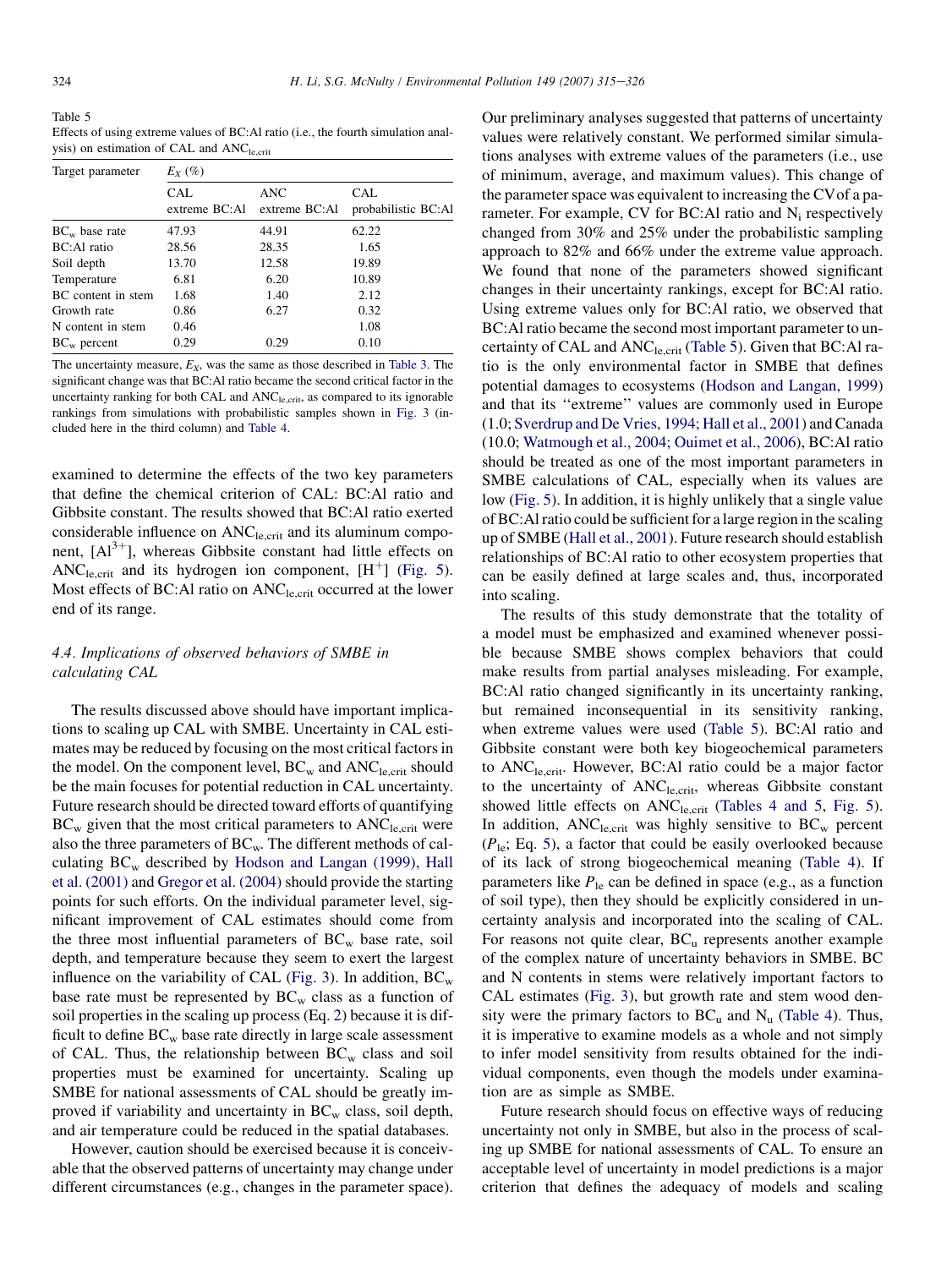<span id="page-10-0"></span>algorithms [\(Li and Wu, 2006\)](#page-11-0). In addition to the data uncertainty of natural variability in SMBE examined in this study, new sources of spatial uncertainty will come into play in the scaling up process, such as spatial heterogeneity of ecosystem properties at large scales and data quality of spatial databases. First, spatial uncertainty is manifested in categorical variables because of spatial heterogeneity within grid cells or pixels ([Li and Wu, 2006\)](#page-11-0). As a fundamental characteristic of ecological systems at all scales, spatial heterogeneity exerts significant influences on sampling, analysis, and modeling ([Risser](#page-11-0) [et al., 1984; Wiens, 1989; Li and Reynolds, 1995; Turner](#page-11-0) [et al., 2001; Li and Wu, 2006](#page-11-0)). Spatial heterogeneity may be well represented by maps from spatial databases that define model input and parameters across the entire study area in a spatially explicit fashion. However, the within-cell or subpixel spatial heterogeneity is mostly ignored in most modeling exercises. For example, the certain existence of heterogeneity in soil texture in  $1 \text{ km}^2$  cell commonly used for scaling will generate high uncertainty in  $BC_w$  base rate or  $BC_w$  class. Incorporating subpixel spatial heterogeneity of soil or ecosystem properties directly into scaling poses great difficulty. The associated spatial uncertainty should be quantified with data from intensively studied sites to assess its effects on the national assessments of CAL. Second, spatial uncertainty can be caused by poor data quality of model parameters defined by spatial databases in terms of errors in sampling, interpolation, and database management. Errors from these sources are bound to propagate through the scaling process. The spatial uncertainty from these error sources of spatial databases should be quantified to identify potential ways of reducing such error in the national assessments of CAL.

## 5. Conclusions

The results of this study strongly suggest that comprehensive uncertainty analysis of models should be performed to determine the most critical factors to sensitivity and uncertainty of their predictions. Our approaches in this study were systematic and comprehensive in that all factors in SMBE were considered and their effects on both CAL and its key components examined. The probability-based sampling was used to define the simulation parameter space. Advanced techniques of Monte Carlo simulation and uncertainty measures were applied to provide quantitative information about relative contributions of the parameters to the total uncertainty in CAL estimates. As a result, we were able to provide insights into the complex behaviors of SMBE prediction of CAL. The results of this study have:

- 1. indicated moderate uncertainty of CAL as predicted by SMBE with SD of 770 eq  $ha^{-1}$  yr<sup>-1</sup> and CV of 40% ([Table 2](#page-4-0));
- 2. demonstrated quantitatively the dominance by  $BC_w$  and ANCle,crit in SMBE ([Table 3](#page-5-0));
- 3. identified the six most critical parameters to CAL:  $BC_w$ base rate (thus,  $BC_w$  class),  $BC:AL$  ratio, soil depth,

temperature, BC content in stems, and N content in stems ([Fig. 3,](#page-6-0) [Table 5](#page-9-0));

- 4. revealed the log-normal distribution of CAL with the probabilistic sampling ([Figs. 1 and 2\)](#page-5-0); and
- 5. most importantly, illustrated effective ways of error partition and uncertainty quantification of CAL.

These findings should prove useful to any application of SMBE to assess potential risks of air pollutants to ecosystems. Scaling up SMBE for national assessments of CAL with acceptable uncertainty is a major challenge for future research ([Hodson and Langan, 1999; Barkman and Alveteg, 2001;](#page-11-0) [Hall et al., 2001; Skeffington, 2006\)](#page-11-0). Uncertainty analysis should play a critical role in ensuring that models provide sound and reliable scientific information required to develop effective policies for environmental protection.

### Acknowledgements

We thank Erika Cohen for her assistance in providing the statistical values of the parameters defined by spatial databases. Funding for this work was provided by the USDA Forest Service Southern Research Station.

### References

- Barkman, A., Alveteg, M., 2001. Identifying potentials for reducing uncertainty in critical load calculations with the PROFILE model. Water, Air and Soil Pollution  $125, 33-54$ .
- Barkman, A., Warfvinge, P., Sverdrup, H., 1995. Regionalization of critical loads under uncertainty. Water, Air and Soil Pollution 85, 2515-2520.
- Clark, J.S., Carpenter, S.R., Barber, M., Collins, S., Dobson, A., Foley, J.A., Lodge, D.M., Pascual, M., Pielke, R., Pizer, W., Pringle, C., Reid, W.V., Rose, K.A., Sala, O., Schlesinger, W.H., Wall, D.H., Wear, D., 2001. Ecological forecasts: an emerging imperative. Science 293, 657-660.
- Cosby, B.J., Ferrier, R.C., Jenkins, A., Wright, R.F., 2001. Modelling the effects of acid deposition: refinements, adjustments and inclusion of nitrogen dynamics in the MAGIC model. Hydrology and Earth System Sciences 5 (3),  $499-517$ .
- Daly, C., Neilson, R.P., Phillips, D.L., 1994. A statistical-topographic model for mapping climatological precipitation over mountainous terrain. Journal of Applied Meteorology 33, 140-158.
- de Vries, W., 1991. Methodologies for the assessment and mapping of critical loads and of the impact of abatement strategies on forest soils. SC-DLO Winand Satring Centre, Report 46.
- de Vries, W., Posch, M., Reinds, G.J., Kamari, J., 1993. Critical loads and their exceedance on forest soils in Europe. Report 58, DLO Winand Starting Centre, Wageningen, The Netherlands. 109 pp.
- Gardner, R.H., O'Neil, R.V., 1983. Parameter uncertainty and model predictions: A review of Monte Carlo results. In: Beck, M.B., van Straten, G. (Eds.), Uncertainty and Forecasting of Water Wuality. Springer, New York, pp. 245-257.
- Gardner, R.H., Dale, V.H., O'Neill, R.V., 1990. Error Propagation and uncertainty in process modeling. In: Dixon, R.K., Meldahl, R.S., Ruark, G.A., Warren, W.G. (Eds.), Forest Growth: Process Modeling of Response to Environmental Stress. Timber Press, Portland, pp. 208-219.
- Gregor, H.D., Werner, B., Spranger, T. (Eds.), 2004. Manual on Methodologies and Criteria for Mapping Critical Levels/Loads and Geographical Areas where they were Exceeded. ICP Modeling and Mapping, Umweltbundesamt, Berlin, Germany, 212 pp.
- Grimm, J.W., Lynch, J.A., 2004. Enhanced wet deposition estimates using modeled precipitation inputs. Environmental Monitoring and Assessment  $90, 243 - 268.$